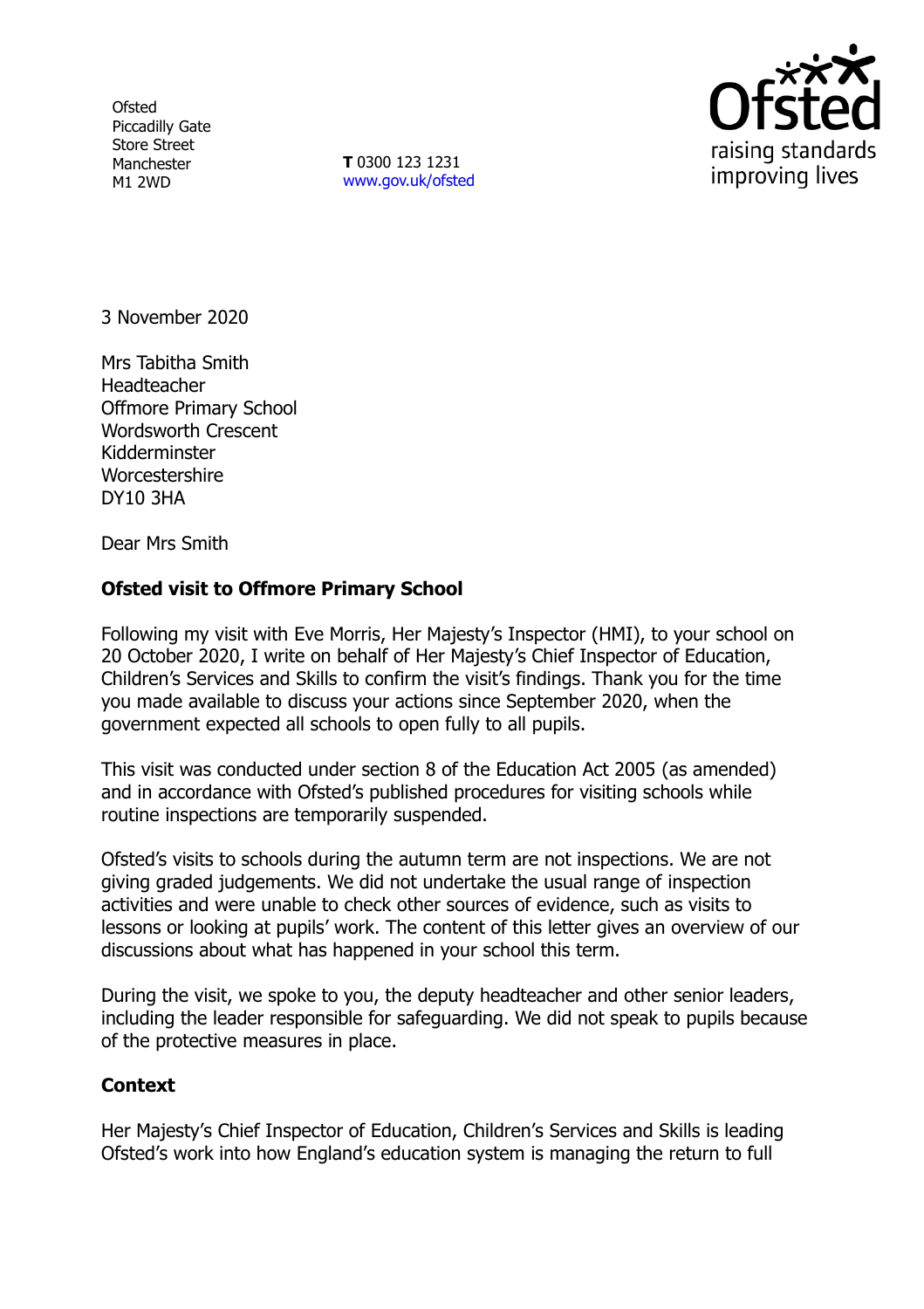

education for pupils, following an extended break in formal schooling due to the COVID-19 (coronavirus) pandemic.

In undertaking this focused work, HMI are visiting a broad range of schools. HMI will visit a sample of:

- approximately 1,200 schools across all Ofsted grades (outstanding, good, requires improvement and inadequate)
- maintained schools, academies and free schools, special schools and centres of alternative provision, including those in cities, and coastal, town or rural communities.

The information from this visit will feed into Ofsted's national reporting so that the insights can be shared with the government and the education sector. We did not find any significant concerns during the visit. In such a case, an inspection report would be published on our website and available to parents and carers.

We did not consider your response to COVID-19 during the spring and summer terms 2020, when the school was not open to all pupils.

## **From this visit, inspectors noted that:**

- The school opened fully to all pupils on 14 September 2020. Pupils in Years 1 to 6 attended from 1 September.
- Attendance is above the school's normal attendance for this time of year.
- All pupils are studying their usual range of subjects. An introductory wholeschool theme called 'This is me' was added to the beginning of the autumn term. Pupils have now returned to the planned curriculum.
- $\blacksquare$  For two weeks at the beginning of term, teachers worked with the pupils they had taught last year. They checked pupils' skills in reading, writing and mathematics and noted what pupils could do. Each day, teaching assistants work with small groups of pupils who need extra help to remember things they have previously been taught.
- A new system for taking reading books home is in place and the school library has reopened. Additional phonics sessions are provided to pupils in Years 1, 2 and 3 who need to catch up. Helping pupils to read fluently is a priority at the moment.
- In mathematics, teachers are focusing on place value and calculation work. They use quick quizzes to check what pupils know when adding, subtracting and multiplying.